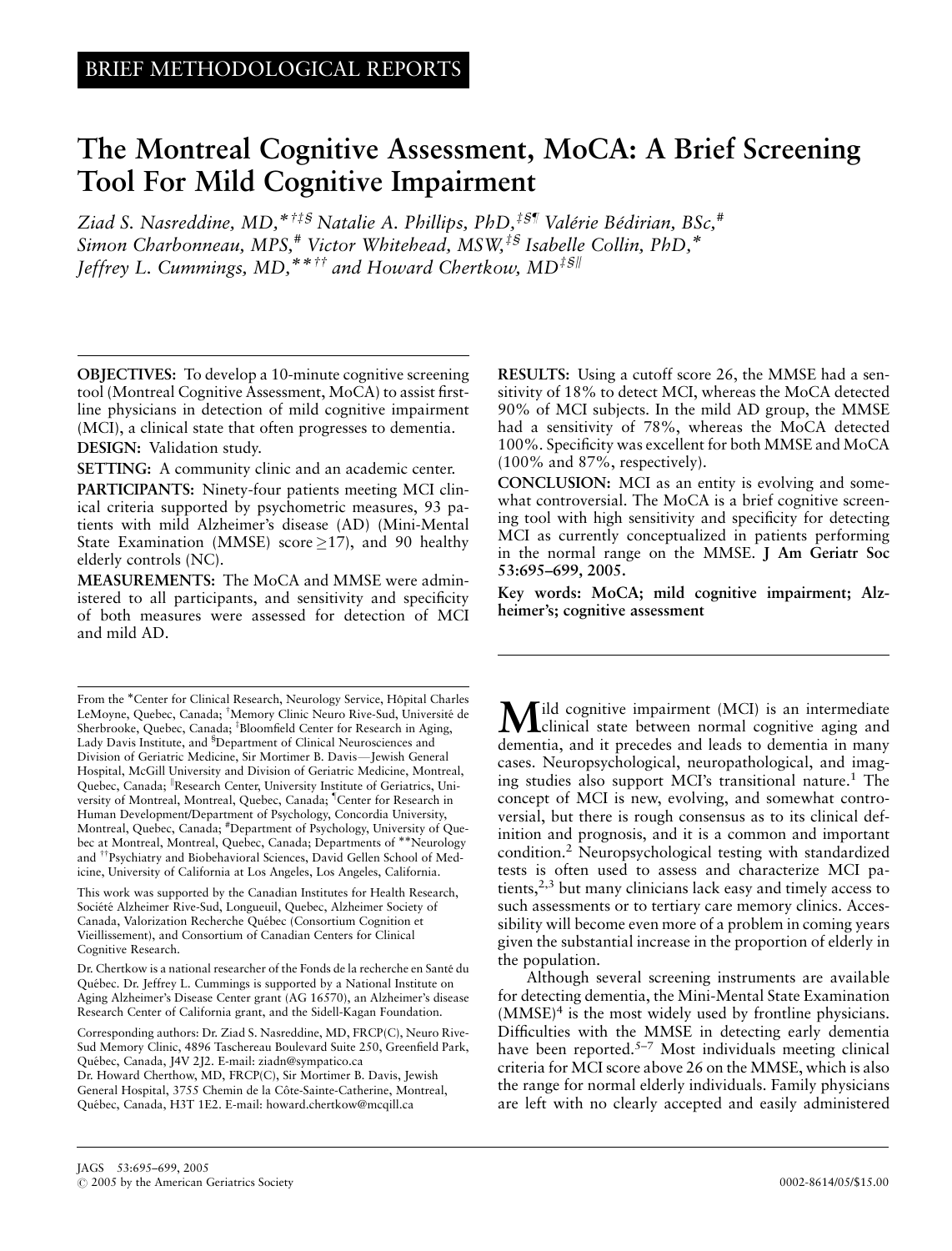tool to evaluate MCI. To address this problem, the Montreal Cognitive Assessment (MoCA) was developed as a tool to screen patients who present with mild cognitive complaints and usually perform in the normal range on the MMSE. This study assessed the sensitivity and specificity of the MoCA in patients with MCI and Alzheimer's disease (AD) and normal elderly controls.

# **METHODS**

## MoCA Development

The MoCA was developed based on the clinical intuition of one of the authors (ZN) regarding domains of impairment commonly encountered in MCI and best adapted to a screening test. An initial version covered 10 cognitive domains using rapid, sensitive, and easy-to-administer cognitive tasks. Iterative modification of the MoCA took place over 5 years of clinical use. An initial test version was administered to 46 consecutive patients (mostly diagnosed with MCI or AD) presenting to the University of Sherbrooke Neuro Rive-Sud (NRS) memory clinic with cognitive complaints, a MMSE score of 24 or higher, and impaired neuropsychological assessment. They were compared with 46 healthy controls from the same community with normal neuropsychological performance. Five items did not discriminate well and were replaced. Scoring was then adjusted, giving increased weight to the most discriminant items. The current study used this final revised version of the MoCA, now covering eight cognitive domains.

## Evaluation of the MoCA in AD and MCI

In the current study, three participant groups were recruited: patients with mild AD, patients meeting criteria for MCI, and normal elderly controls (NC). The MoCA was administered to all groups, and its sensitivity and specificity were compared with those of the MMSE for detection of MCI and mild AD, with clinical diagnosis in a memory clinic (supported by neuropsychological evaluation) as the criterion standard. The MoCA was administered in French and English as appropriate. The French version is identical to the English version except for the sentences used in the repetition task.

#### Study Participants

The three groups were recruited from the Jewish General Hospital (JGH) Memory Clinic in Montreal, a tertiary care referral center, and the University of Sherbrooke NRS memory clinic in a south-shore community of Montreal. The review board of both institutions approved the study protocol.

The MCI group consisted of 94 elderly participants. MCI in these centers is a clinically oriented diagnostic label (as is dementia), applied after evaluation by trained neurologists or geriatricians and a standardized mental status battery. The definition of MCI corresponded to previously established criteria.1,8–10 This study's criteria, reviewed previously<sup>2</sup> and adapted from a previous study,<sup>8</sup> included the presence of subjective complaints of gradual memory loss over at least 6 months reported by the patient or family members. There had to be objective evidence of memory loss demonstrated on clinical memory tests administered by the physician. There had to be general preservation of other cognitive domains, although subtle changes in other domains were present in 35% of cases. There was preserved functioning in terms of activities of daily living, with only mild if any impairment in instrumental activities (e.g., keeping memory lists). There had to be absence of other obvious medical, neurological, or psychiatric explanation for the memory loss (with the exception of mild depression) and insufficient findings to warrant a clinical diagnosis of dementia.9 This bedside assessment was later supported by performance on neuropsychological tests of delayed memory (Rey Auditory Verbal Learning Test<sup>11</sup> and Delayed Visual Reproduction and Logical Memory, two subtests of the Wechsler Memory Scale<sup>12</sup>). Four subjects had mild memory loss according to these tests, as well as impairment in multiple other cognitive domains. Ninety subjects had primarily memory loss, below normative values on age- and education-adjusted norms on at least one of these three tests (at least a 1.0–standard deviation (SD) decrease in all cases and a 1.5-SD decrease in 85/90 cases). No subjects were judged as having preserved memory.

The AD group consisted of 93 participants with a diagnosis of probable AD meeting the Diagnostic and Statistical Manual of Mental Disorders, Fourth Edition, criteria13 and the National Institute of Neurological and Communicative Disorders and Stroke/Alzheimer's Disease and Related Disorders Association criteria.<sup>14</sup> These individuals were all mildly demented, and all but three had MMSE scores of 17 or greater. The MoCA was not used to make a diagnosis of MCI or AD and was collected independently of the diagnostic assessments.

The NC group consisted of 90 healthy elderly volunteers recruited from the community, with no memory or cognitive complaints and normal baseline neuropsychological performance. A subset  $(n = 51)$  also had a neurological examination and computed tomography scan, which were normal.

Demographic information is summarized in Table 1. The JGH and NRS groups were similar except that the NRS group was largely French speaking (87%) and the JGH

# Table 1. Subject Demographics

| Characteristic                         | Age                              | Education        |              |
|----------------------------------------|----------------------------------|------------------|--------------|
|                                        | Average $\pm$ Standard Deviation |                  | Female n (%) |
| Controls ( $n = 90$ )                  | $72.84 \pm 7.03$                 | $13.33 \pm 3.40$ | 54 (60)      |
| Mild cognitive impairment ( $n = 94$ ) | $75.19 \pm 6.27$                 | $12.28 \pm 4.32$ | 41 (44)      |
| Alzheimer's disease ( $n = 93$ )       | $76.72 + 8.83*$                  | $10.03 + 3.84*$  | 55 (59)      |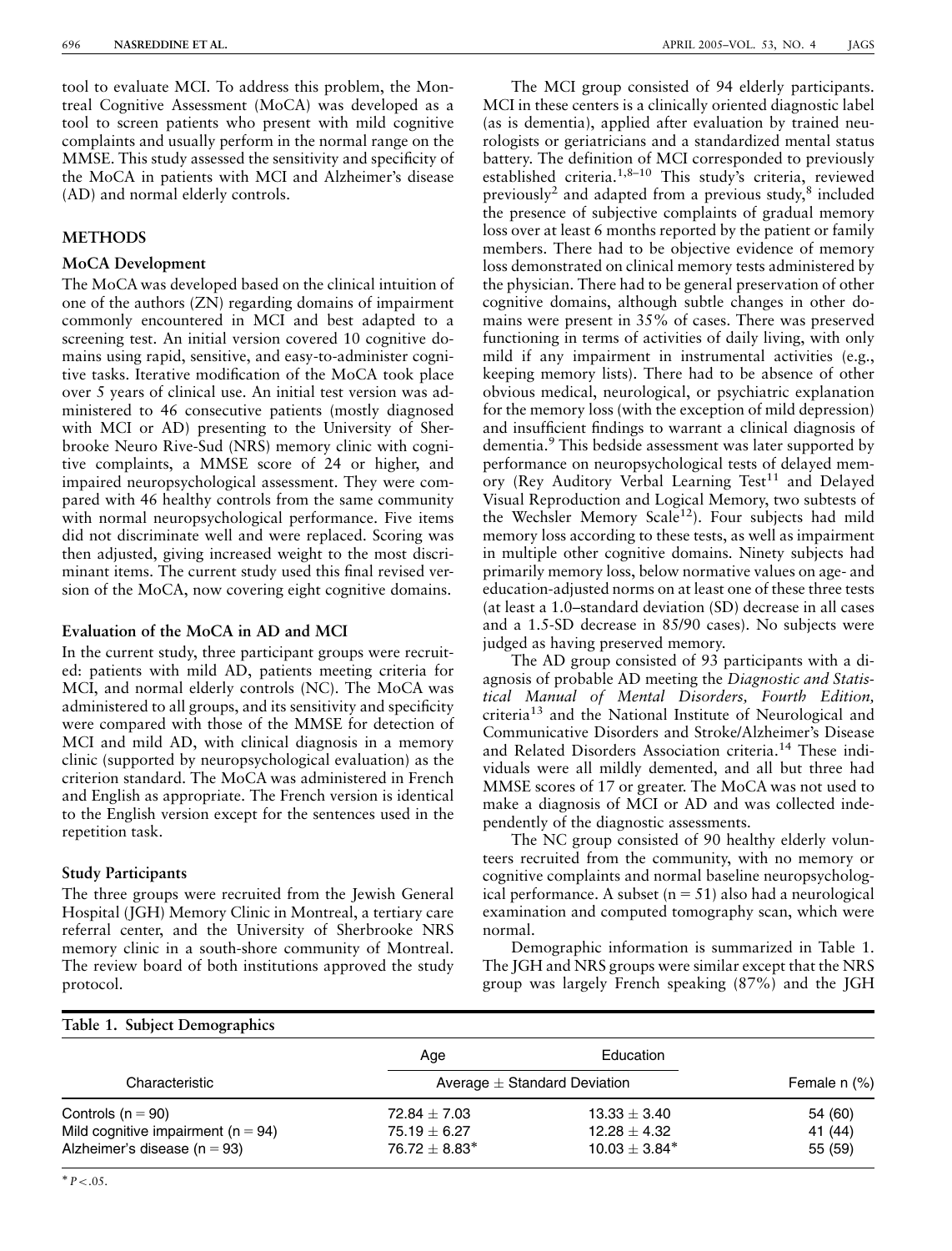group was English speaking (100%). After adjusting for education (the French sample had fewer years of education), the two language subsamples obtained equivalent scores on the MMSE and MoCA in each of the three diagnostic groups.

AD participants were significantly older than MCI and NC participants  $(F_{2,272} = 6.26)$ , mean squared error  $(MSE) = 55.56$ ,  $P = .002$ ), but the latter two groups did not differ from each other. Mean years of education also differed,  $F_{2,271} = 17.30$ , MSE = 15.00, P < .001), with the AD participants having significantly less education than the NC or MCI participants. Again, the MCI and NC groups did not differ from each other.

#### Cognitive Testing

The MMSE, the MoCA, and the same neuropsychological battery were administered to all groups in both institutions. The MMSE and MoCA were administered on the same day or within 3 months for all participants except four, for whom administration was less than 12 months apart.

#### Montreal Cognitive Assessment

The final version of the MoCA (available at www.mocatest. org) is a one-page 30-point test administered in 10 minutes. Details on the specific MoCA items are as follows. The short-term memory recall task (5 points) involves two learning trials of five nouns and delayed recall after approximately 5 minutes. Visuospatial abilities are assessed using a clock-drawing task (3 points) and a three-dimensional cube copy (1 point). Multiple aspects of executive functions are assessed using an alternation task adapted from the Trail Making B task (1 point), a phonemic fluency task (1 point), and a two-item verbal abstraction task (2 points). Attention, concentration, and working memory are evaluated using a sustained attention task (target detection using tapping; 1 point), a serial subtraction task (3 points), and digits forward and backward (1 point each). Language is assessed using a three-item confrontation naming task with low-familiarity animals (lion, camel, rhinoceros; 3 points), repetition of two syntactically complex sentences (2 points), and the aforementioned fluency task. Finally, orientation to time and place is evaluated (6 points).

### **RESULTS**

#### Psychometric Properties of the MoCA

To determine whether the French and English versions of the MoCA were equivalent, Francophone and Anglophone participants matched on age and who had 11 or more years of education were selected for each clinical group. MoCA scores did not differ significantly between Francophone and Anglophone participants when collapsed over clinical group (*t* (172) = 0.12, *P* = .91; Francophone mean  $\pm$  SD =  $23.6 \pm 6.4$ ; Anglophone =  $23.7 \pm 4.1$ ), or when the three clinical groups were considered separately (all  $t < 2.1$ , all P*4*.06). Therefore, results from the two centers and the two languages of testing were collapsed for analyses.

Test-retest reliability data were collected from a subsample of 26 participants (patients and controls) tested, on average,  $35.0 \pm 17.6$  days apart. The mean change in MoCA scores from the first to second evaluation was

The internal consistency of the MoCA was good, yielding a Cronbach alpha on the standardized items of 0.83. Item analysis revealed that the following items discriminated reliably between all three groups, with the AD participants performing most poorly, followed by the MCI participants: trail making, cube drawing, clock drawing, naming, delayed recall, phonemic fluency, abstraction, and orientation. The following tasks discriminated the AD participants from the MCI participants and NCs, who did not differ from each other: digit span, sustained attention, and the serial 7 calculation task. These tasks test attentional processes, which appeared to be largely preserved in the MCI sample. Finally, the AD and MCI participants performed similarly poorly on the sentence repetition task. Thus, all items were successful in discriminating between at least two of the groups, and the majority discriminated between all three groups in a stepwise fashion. Delayed recall was the most impaired item in MCI participants.

## Group Differences and Sensitivity and Specificity of the MMSE and MoCA

Initial analyses indicated that persons with 12 years of education or less tended to have worse performance on the MoCA. To correct for education effects, 1 point was added for participants with 12 years of education or less on their total MoCA score (if  $\langle 30 \rangle$ ). Figure 1 shows the educationadjusted mean MMSE and MoCA scores of NC, MCI, and AD participants. Average MMSE scores of all three groups differed significantly from each other  $(F_{2,272} = 166.20,$  $MSE = 5.40$ ,  $P < .001$ ). Average MoCA scores also differed significantly between the three groups  $(F_{2,274} = 232.91,$  $MSE = 12.84, P < .001$  and remained significant after controlling for the effects of age and education (analysis of covariance  $F_{2,269} = 183.32$ , MSE = 11.18, P < 001). As seen in Figure 1, the differences between the groups were much more pronounced using the MoCA than the MMSE, and the mean score of the MCI participants fell within the normal range on the MMSE and in the abnormal range on



Figure 1. Mean Mini-Mental State Examination (MMSE) and Montreal Cognitive Assessment (MoCA) scores  $\pm$  standard deviations for normal controls (NCs) and subjects with mild cognitive impairment (MCI) and Alzheimer's disease (AD).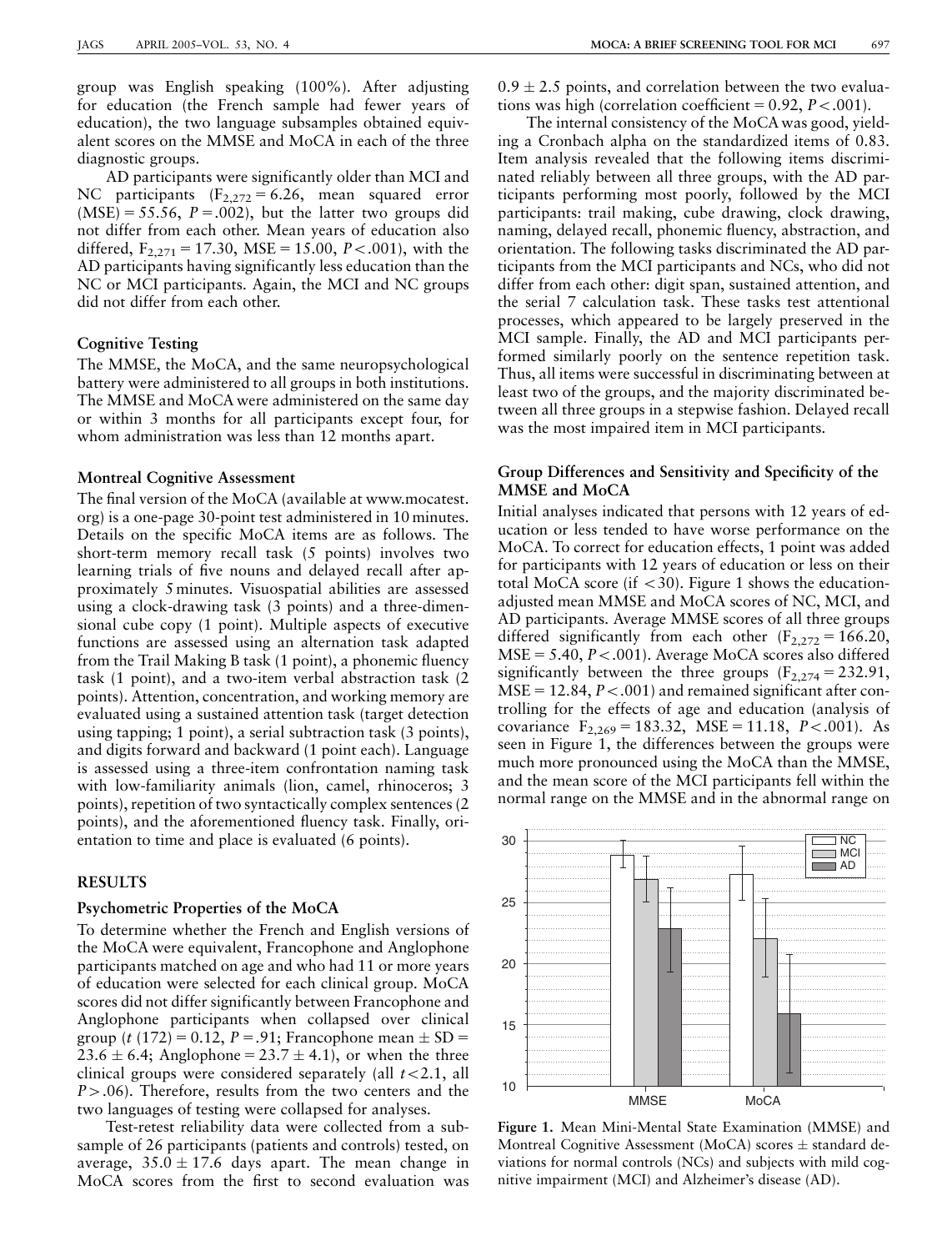the MoCA. The correlation between the MoCA and the MMSE was high  $(r (274) = 0.87, P < .001)$ .

Sensitivity and specificity were determined using clinical diagnosis as the standard for patients and controls. A cutoff of 26 (scores of 25 or below indicate impairment) yielded the best balance between sensitivity and specificity for the MCI and AD groups. A cutoff score of 26 was also used for the MMSE for comparison purposes, because there was no optimal single score, and it has been demonstrated that no single cutoff score serves all purposes.<sup>6</sup>

Sensitivity was calculated separately for the MCI and AD groups. The MoCA exhibited excellent sensitivity in identifying MCI and AD (90% and 100%, respectively). In contrast, the sensitivity of the MMSE was poor (18% and 78%, respectively). Specificity was defined as the percentage of NCs that scored at or above the cutoff score of 26. The MMSE had excellent specificity, correctly identifying 100% of the NCs. The MOCA had very good to excellent specificity (87%). Moreover, positive and negative predictive values for the MoCA were excellent for MCI (89% and 91%, respectively) and AD (89% and 100%, respectively).

#### Participants' MMSE and MoCA Scores Distribution

As demonstrated by the standard deviation bars in Figure 1 and the scatterplot distribution of scores in Figure 2, the MMSE scores of NCs had considerable distributional overlap with the MCI participants and, to some degree, with mild AD patients. In fact, the majority of MCI participants and some mild AD participants had MMSE scores in the normal range. In contrast, few MCI participants and no AD participants scored in the normal range on the MoCA.

When MMSE and MoCA scores were plotted together (Figure 2), a striking pattern emerged. The large majority of NC participants scored in the normal range, and the large majority of AD patients scored in the abnormal range on both MMSE and MoCA. In contrast, 73% of MCI participants scored in the abnormal range on the MoCA but in the normal range on the MMSE.

## DISCUSSION

The MoCA demonstrated high test-retest reliability, good internal consistency, and equivalence in its two language



Figure 2. Scatter plot of Montreal Cognitive Assessment (MoCA) and Mini-Mental State Examination (MMSE) scores for normal controls (NCs) and subjects with mild cognitive impairment (MCI) and Alzheimer's disease (AD).

forms. Content validity was established via a close correlation between MoCA and MMSE scores.

The specificity of the MoCA to exclude elderly normal controls was good (87%), although slightly lower than the MMSE. More important, the MoCA's sensitivity in detecting MCI was excellent (90%), and it was considerably more sensitive than was the MMSE. The MoCA also detected mild AD with high sensitivity (100%) and excellent specificity (87%). Results were comparable in two separate institutions, indicating that it is useful in an academic setting (IGH) and a community setting (NRS memory clinic). Although the AD participants were older and less well educated than the MCI and NC participants, the critical MCI and NC groups were equivalent to each other in terms of age and education.

There are several features in MoCA's design that likely explain its superior sensitivity for detecting MCI. The MoCA's memory testing involves more words, fewer learning trials, and a longer delay before recall than the MMSE. Executive functions, higher-level language abilities, and complex visuospatial processing can also be mildly impaired in MCI participants and are assessed by the MoCA with more numerous and demanding tasks than the MMSE.

When considering MMSE and MoCA performance in the same participants (Figure 2), an important pattern emerged. The majority of NC participants scored in the normal range, and the majority of AD patients scored in the abnormal range on both tests, but three-quarters of the MCI participants scored in the abnormal range on the MoCA but were considered normal according to the MMSE. In clinical practice, patients screened and found to have a MoCA score over 26 would be extremely unlikely to meet clinical and neuropsychological criteria for MCI even after extensive evaluation. In general practice therefore, using the MoCA as a screening tool should provide quick guidance for referral and further investigation of MCI.

The following presents a practical approach to evaluating patients presenting with cognitive complaints. Patients who present with cognitive complaints and functional impairment are most likely to suffer from dementia. The MMSE could be administered first because it is likely to be abnormal (78% of those with mild AD had an abnormal MMSE score). If the MMSE is normal  $(\geq 26)$ , the MoCA should then be administered (100% of those with mild AD had an abnormal MoCA score). In contrast, patients who present with cognitive complaints but no functional impairment are likely to be normal or have MCI. In these patients, one should administer the MoCA first because the MMSE will most likely produce a normal score in either case. The MoCA is highly acceptable to the MCI population, many of whom find the MMSE's cognitive tasks insultingly simple. This approach improves efficiency in evaluating patients with cognitive complaints. Separating patients with MCI from those with AD will still rely on clinical judgment, particularly in assessing whether the patient has functional impairment. Both groups will usually have abnormal MoCA scores.

There are no screening tools that can quickly assess very different levels of cognitive impairment. The MoCA is useful for the mild stages of the cognitive impairment spec